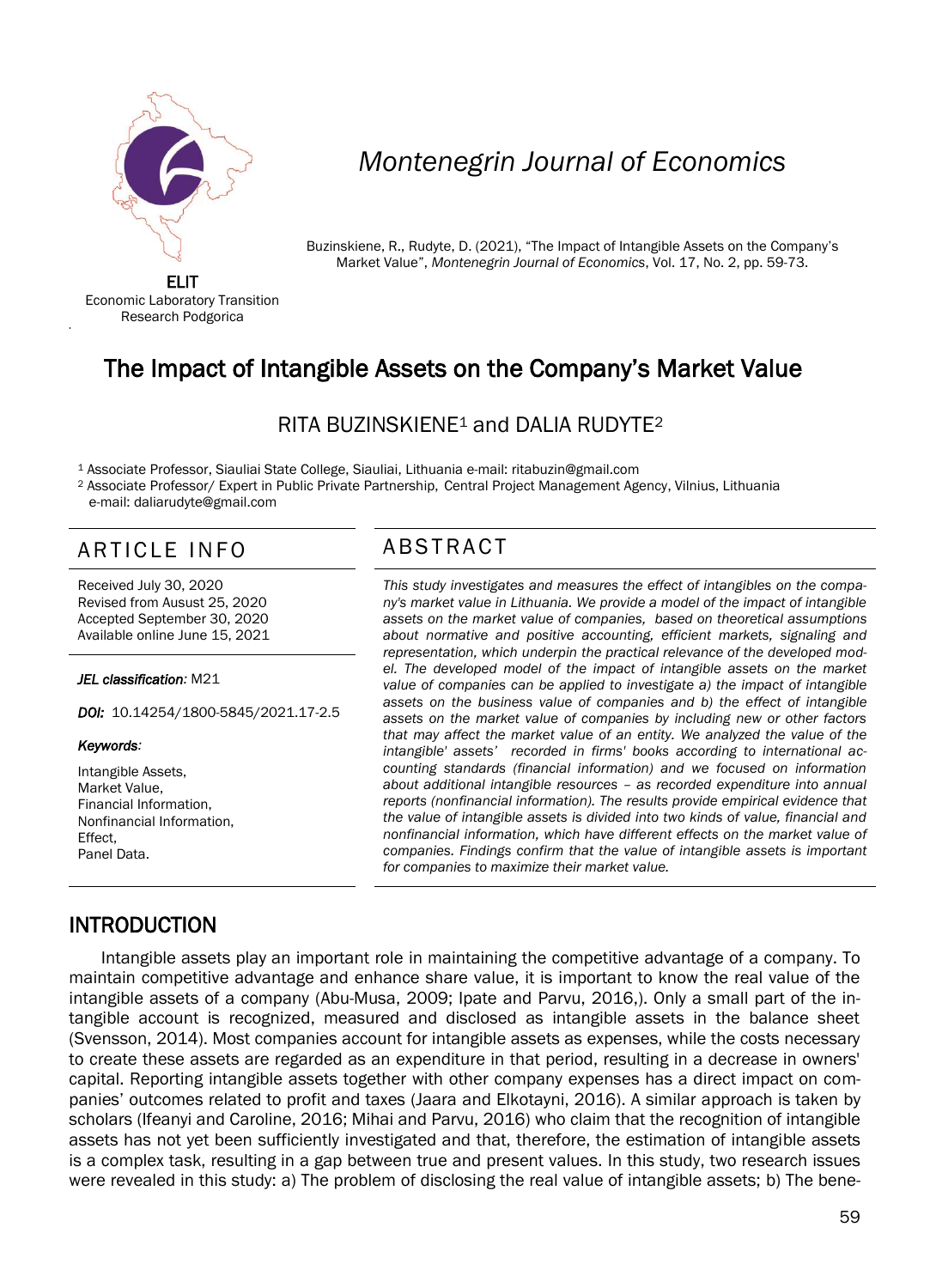fit of the impact of intangible assets on the market value of companies. Researchers (Mohamad et al., 2014; Kimouche and Rouabhi, 2016) agree that determining the value of intangible assets is one of the most relevant research fields, as it relates to the asymmetry in accounting information due to inside information about the true value of intangible assets, which also affects the company's market value. The value of intangible assets may have a different effect on the market value of the entity, depending on the value of the publicly disclosed and undisclosed information, on the fair value of the property and on the reaction of market participants to that information. Both researchers and investors agree that intangible assets in the knowledge economy are a significant factor in increasing competitive advantage and shareholder value, which undoubtedly affects a company's market value (Gamayuni, 2015).

Scientists looking at the impact of intangible assets on a company's market value come from a variety of countries: Indonesia (Gamayuni, 2015), Albania (Prasnikar et. al., 2012), France (Kimouche and Rouabhi, 2016; Tanfous, 2013), Italy (Taliento, 2017), Slovenia (Prasnikar, 2010), Bangladesh [\(Ferdaous](https://www.emerald.com/insight/search?q=Jannatul%20Ferdaous) and [Rahman, 2019\),](https://www.emerald.com/insight/search?q=Mohammad%20Mizanur%20Rahman) India (Supriyo, 2009), Brazil (Bottaro et. al., 2013; Dutz and et. al., 2012), Malaysia (Salamudin et. al., 2010), Jordan (Jaara and Elkotayni, 2016; Salameh and Bashir, 2013), Japan (Ramirez, 2010), Portugal (Oliveira et. al., 2006), Iraq (Tamimi et. al., 2013), Turkey (Ocak and Findik, 2019) and Nigeria (Ifeanyi and Caroline, 2016). These researchers emphasize the importance of intangibles for a firm's market value and have used intergroup and panel regression models to analyze these assets. The findings of scientific research have revealed that the value of intangible assets does not always have a positive and strong relationship with the market value of an enterprise. The established negative relationship has confirmed that the real value of intangible assets is not disclosed. The undisclosed value of intangible assets exaggerates the value of the return on investment, which reflects the lack of information about the true value of the intangible assets. The main reason identified by scientists for this phenomenon is the limited application of general accounting principles in accounting. The balance value of assets does not reveal the true value of intangible assets in a company.

*The research purpose.* To compile and test a model for determining the impact of intangible assets on the market value of companies. *The research problem*. To identify the impact that intangible assets have on the market value of companies by revealing the benefits of intangible assets for companies. *The research design/methodology.* To determine intangible assets, an analysis of financial reporting data for the period 2009–2015 is performed. The analysis is based on data from 18 companies with different activities whose shares are listed on the stock exchange. The financial method of intangible assets measurement (FiMIAM) is applied to measure intangible assets (Rodov and Leliaert, 2002), and the study of the impact of intangible assets is conducted using cross-sectional and panel data regression models (GRETL software).

## 1. INTERACTION OF INTANGIBLE ASSETS WITH THE MARKET VALUE OF A COMPANY

The effect of the presenta-tion of intangible assets to the market on the the market value of an enter-prise is based on basic financial economics theories: efficient market theory, agency theory, and signaling theory. Efficient market theory is based on the proposition that intangible assets must reflect fair value. The behavior of participants in the market is assessed according to the obtained information. In an efficient market, the price already includes everything that happened before that moment, and changes in behavior depend on the obtained information and the response of the participants in the market. A completely random change in prices is inherent to capital markets. It is impossible to predict the change, as it is impossible to predict events that could influence the change in prices. In addition, vice versa, a capital market shall not be considered efficient if a change in price can be predicted using old information or information that is available to only a few participants in the market (Rupulyte 2013). According to the scientists, agency theory emphasizes the interrelationships between principals and agents, for example, between shareholders and managers, and the relationships depend on the asymmetry of information, creating uncertainty (Dreven and et. al., 2007). When the managers of an enterprise have access to such information, which is not always available to owners, asymmetry of information emerges, and the possibility that managers will act in their own favor increases, which does not always best reflect the needs of shareholders (Schroeder and et al., 2001). When some managers have access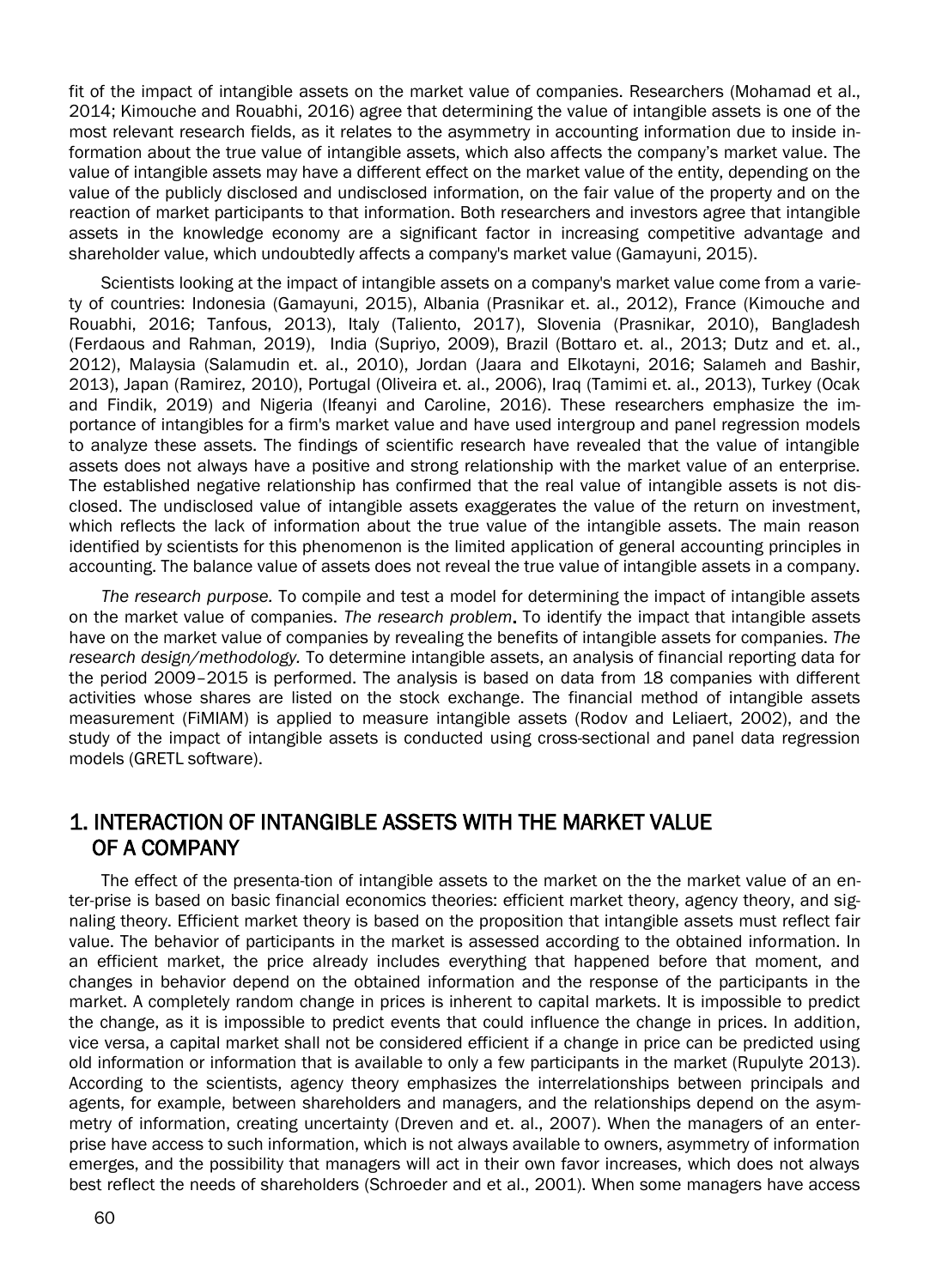to all the information and others have access only to publicly available accounting information, the problem of information asymmetry arises. When unfair traders receive more profit with less risk, the inequality among investors grows. Over time, confidence in the securities market decreases, and liquidity and market efficiency also decrease (Andrulyte and Jurksas, 2015). To avoid asymmetry of information, it is helpful to analyze signaling theory. The idea behind this theory is to encourage managers to use particular signals to communicate information to consumers so that the consumers can make the right decisions (Martirosianiene et. al., 2016). The degree of information asymmetry depends on the intensity of the signal, which may cause an incorrect assessment of newly issued equity. Asymmetry in the available information may cause an unfavorable selection of investments. Alves and Martins (2010) state that great information asymmetry is inherent in companies with many intangible assets. Thus, managers should be encouraged to disclose information that is as accurate as possible to capital markets about intangible assets may obtain a positive response from the capital market. When investors do not know the fair value of intangible assets, they cannot accurately assess the price of shares issued on the market, and any clear information about investments in intangible assets is not available (Rajiv et. al., 2019).

# 2. CONCEPTUAL MODEL OF THE IMPACT OF INTANGIBLE ASSETS ON A COMPANY'S MARKET VALUE

The purpose of the model is to reveal the impact of an intangible asset on the market value of an entity when the entity publishes accounting information about the fair value of the intangible assets it holds in a proper and timely way (Figure 1).



Figure 1. The model of the impact of intangible assets on the market value of companies

Accounting disclosure aspects are addressed by *positive accounting theory*, which emphasizes the relationship between accounting information and share price movements. Publicly disclosed information is regulated by GAAP and is therefore reflected in the company's balance sheet as the value of the finan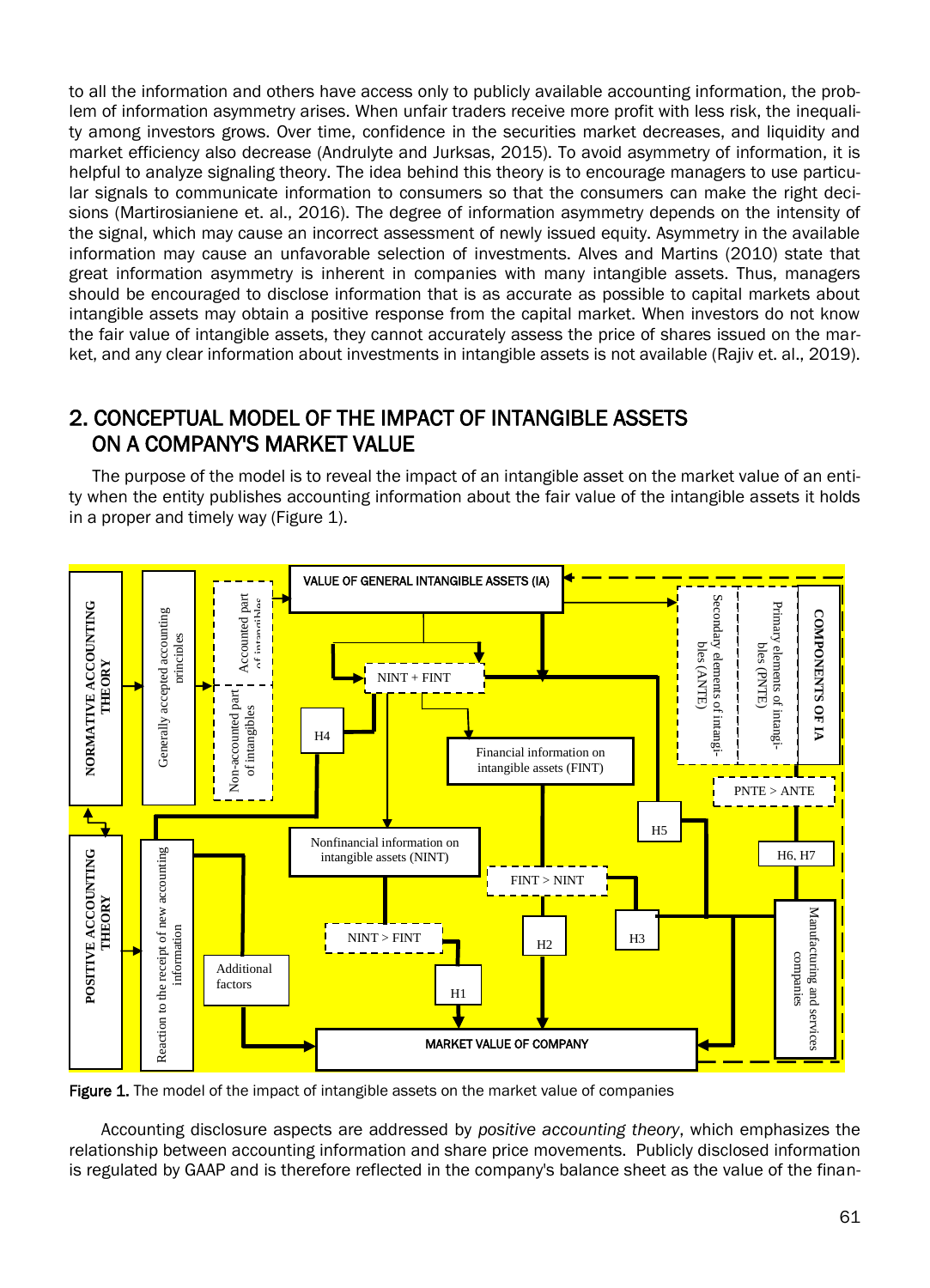cial information on intangible assets (FINT). This value depends on the acquisition cost (historical cost) and subsequently on the revaluation cost: current acquisition or actual disposal. In contrast, nonpublic information is associated with the value of nonfinancial information on intangible assets (NINT). Strict accounting requirements for intangible assets make it more difficult to determine the value of NINT, and the improper choice of method may result in a material misstatement. A wide variety of alternative valuation methods are proposed for NINT, classified into market capitalization, direct, return on assets and balanced accounting methods (Ramirez, 2010; Savickaite, 2014).

Researchers have proposed various scientific hypotheses regarding assessing the impact of intangible assets on the market value of companies. Some researchers have focused on evaluating trends in the growth of intangible assets, and others have focused on the degree of immateriality (gap) and its impact on the market value of companies. In most cases, the value of financial information on intangible assets has been used in empirical studies. Therefore, the impact of nonfinancial information on intangible assets on the market value of companies is unclear, as is the impact of the value of general intangible assets when evaluating the distribution of this value across different groups of companies. Regardless of the rise or fall in the value of NINT, these assets are expected to have a direct impact on the market value of the company, as they relate to the transparency of information. The question then arises regarding how the share price will change when information on the value of NINT is published unexpectedly. According to efficient market theory, the price will reflect the news as soon as the news is announced. Investors' reactions will be lightning fast—to acquire more shares in this company, they will raise the price to a level that corresponds to the changes that have taken place. Disclosure of the value of NINT indicates that the company has many more intangible assets than it discloses in the balance sheet. The market value of a company, according to positive accounting theory, is also influenced by investors' reaction to the new information provided on the fair value of intangible assets and the availability of the intangible assets in an efficient capital market.

Based on the information presented above, the first research hypothesis is as follows: H1. *The impact of the value of nonfinancial information on intangible assets on the market value of companies is stronger than the impact of the value of financial information on intangible assets*.

The first aim of the study is to determine the impact of financial and nonfinancial information on intangible assets on the market value of companies and to compare their impact on each other. It is likely that the impact of nonfinancial information on intangible assets on the market value of companies is stronger and higher than the impact of financial information on intangible assets. The reaction of investors to the value of financial information on intangible assets can have different kinds of impact: direct or reverse. This may be because this information includes only the publication of data and does not relate to changes in cash flows. Additionally, financial information on intangible assets (FINT) are valued at the historical price, and nonfinancial information on intangible assets (NINT) are valued at the market price; hence, the value of FINT represents a smaller amount of intangible assets than the value of NINT (FINT < NINT). If the financial information on intangible assets were valued at market price and not at the historical price (FINT > NINT), the impact of financial information on intangible assets on the market value of companies would change to a direct effect. Based on theoretical arguments, a second research hypothesis that extends the first hypothesis is proposed: H2. *With a relative increase in the value of the financial information on an intangible asset, the impact of financial information on intangible assets (FINT) on the market value of companies will be greater.*

The second research hypothesis assumes that relatively higher growth in FINT than in NINT (even though the FINT value is lower, in comparison with the previous year, its ratio is increasing) has a greater impact on the market value of companies. It is likely that to a certain extent, the relatively high value of FINT can have a direct impact on the market value of companies. When analyzing changes in the value of financial and nonfinancial information on intangible assets and their impact on the market value of companies, the question arises whether the impact of these assets depends on the industry and the nature of the company's operations. To explore this question, the third hypothesis of the research is formulated: H3. *The impact of the value of financial and nonfinancial information on intangible assets on the market value of companies is stronger for manufacturing companies than for services companies*.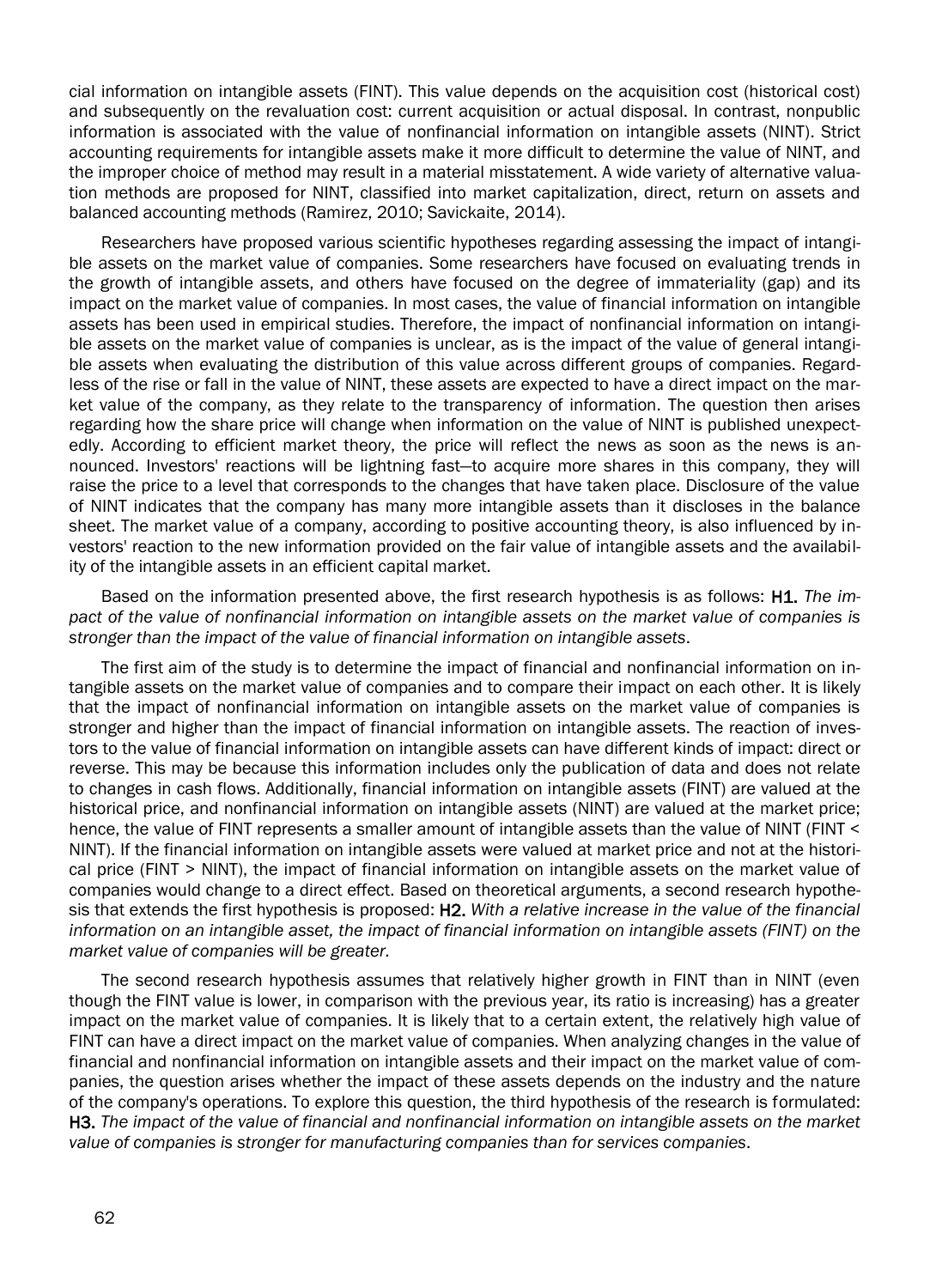The third research hypothesis complements the first hypothesis and is intended to determine the difference in the impact of financial and nonfinancial information on intangible assets on different groups of companies. When dealing with accounting information, the issue of transparency is often raised. It is understood that the value of accounting information depends on the disclosure of information about the general value of the intangible asset. If managers are not motivated to properly disclose this information, based on signaling theory, there is an opportunity to increase the information asymmetry between executives and investors. Therefore, publicly disclosed information, together with a legal presentation, provides more transparent accounting information about intangible assets and increases investors' confidence, and this determines the company's market value. The fourth hypothesis of the research is as follows: H4. *As the value of general intangible assets (IAs) increases, the market value of companies increases*.

This hypothesis is based on the fact that changes that are associated with the provision of new accounting information to the market depend on the accuracy of the information, revealing the general value of the intangible asset. The fifth hypothesis of the research is formulated to assess the differential effects of IAs on the market value of companies in different industries: H5. *The impact of general intangible assets on the market value of companies is stronger for manufacturing companies than for services companies.*

The fifth research hypothesis is related to the fourth hypothesis, and the aim is to compare the effect of IAs on the market value of companies in the manufacturing and services groups. It has been observed that in the scientific literature, individual subelements of intangible assets are often analyzed, but there is a lack of research on assessing the impact of elements of intangible asset on the market value of companies. Management's decision to provide information on intangible assets might further enhance information efficiency in capital markets. The sixth hypothesis of the research is as follows: H6. *The primary elements of intangibles cause stronger effects on the market value of companies than the secondary elements of intangibles.*

An intangible asset that is properly used for its intended purpose helps ensure the company's success. Disclosure of the impact of the abovementioned intangible assets on the market value of companies in different industries is further elaborated in the seventh hypothesis of the research: H7. *The impact of the primary and secondary elements of intangibles on the market value of companies is stronger for manufacturing companies than for services companies.*

Taking into account the composition of intangible assets and the diversity of their subelements, the aim is to confirm that the primary elements of intangibles not only have a stronger impact on the market value of companies than the secondary elements but also have a different effect on manufacturing and services companies. To obtain reliable research results, the model must include other additional factors that affect the company's market value. This will prevent intangible assets from affecting the firm's market value. The conceptual model of the impact of intangible assets on the market value of companies does not escape certain restrictions. The main limitation of this model, based on normative accounting theory, is related to the determination of the value of financial information on intangible assets. The value of FINT is governed by general accounting principles and constitutes the total value of the intangible assets. This value cannot be changed to the value of another type of property.

The assessment of the impact of an intangible asset on the market value of companies is derived from the theoretical and practical insights of representation theory and signaling theory. This paper does not evaluate the relations between managers and shareholders or their interests and conflict situations. The formation of capital structure and dividend policy in financial signaling and the existence of information asymmetry between executives and market participants are not taken into account. The model involves changes in the meaning of disclosed (FINT) and undisclosed (NINT) information. It is important to note that the model of the impact of an intangible asset on the market value of companies is suitable for listed companies but may also be used by other companies with certain reservations: 1. Based on empirical research, one can measure the impact of an intangible asset not only on the market value of companies but also on their profitability, added value, competitive advantage, etc. Against this background, the company's market value can be changed according to the chosen research direction. 2. For the calculation of nonfinancial information on intangible assets, one should choose another valuation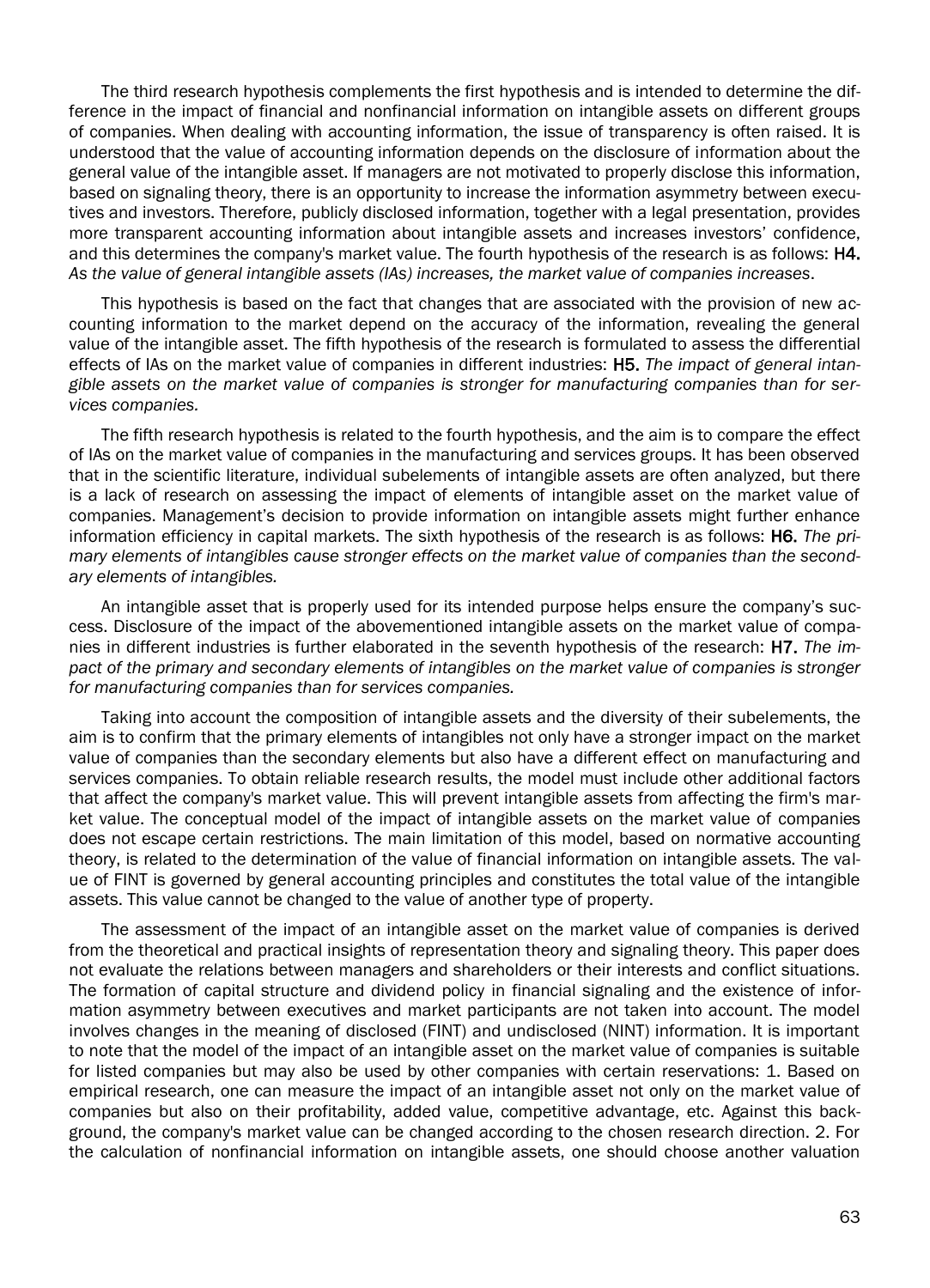method or a relative index; the market value and the equity value (MV/EV) should be changed to the relative value of the business value and the equity value (BV/EV).

# 3. METHODOLOGY OF THE IMPACT MODELS

Panel data methods of analysis are applied to assess the impact of intangible assets on the market value of companies: the first-order difference (FD) method and the fixed-effects (FE) method (Table 1).

Table 1. Description of the variables in the analysis of the impact of intangible assets on the market value of companies

| Variable notation | Indicator method                                                       |                         |  |  |
|-------------------|------------------------------------------------------------------------|-------------------------|--|--|
| mktval            | Market value = market price per share at financial year-end x number   | Dependent               |  |  |
|                   | of shares at year-end                                                  | variable                |  |  |
|                   | Financial information on intangible assets = carrying amount of in-    |                         |  |  |
| intass_finfo      | tangible assets at financial year-end + amortization of the reference  |                         |  |  |
|                   | year                                                                   |                         |  |  |
| intass_nonfinfo   | Nonfinancial information on intangible assets $=$ (market value/equity |                         |  |  |
|                   | capital) x financial information on intangible assets                  |                         |  |  |
| relative gap      | Gap of ratio = (intass_finfo / intass_nonfinfo) x ld_intass_finfo      | Independ-<br>ent varia- |  |  |
| tot_intass        | Value of general intangible assets = financial information on intangi- | ble                     |  |  |
|                   | ble assets + nonfinancial information on intangible assets             |                         |  |  |
| <b>PNTE</b>       | Primary elements of intangibles = innovation-related + human-          |                         |  |  |
|                   | centered + customer-related                                            |                         |  |  |
| <b>ANTE</b>       | Secondary elements of intangibles = market-related + contract-based    |                         |  |  |
|                   | + technology-based + goodwill + artistic-related                       |                         |  |  |
| net_prof          | Net profit (loss) = in the year accumulated net profit                 |                         |  |  |
| turnover          | Turnover = total annual net turnover                                   |                         |  |  |
| tass              | Carrying amount of the tangible assets at financial year-end           |                         |  |  |
| working_cap       | Working capital = current assets - current liabilities                 |                         |  |  |
|                   | Long-term debt (bank, financial leasing, leasing & factoring, suppli-  |                         |  |  |
| lt_debt           | ers, etc.)                                                             |                         |  |  |

Based on the formulated hypotheses of the research, seven econometric models were created. The hypotheses of the research were empirically verified using the GRETL statistical program.

The first econometric model *(Model 1)* was developed to test the first hypothesis of the research *(H1*).

#### First-order difference method:

 $\Delta$ In(mktval<sub>i,t</sub>)= $\alpha$ + $\delta$ <sub>3</sub>td2011<sub>t</sub>+...+ $\delta$ <sub>6</sub>td2015<sub>t</sub>+ $\beta$ <sub>1</sub>. $\Delta$ In(intass\_finfo<sub>i,t</sub>)+ $\beta$ <sub>2</sub> $\Delta$ In(intass\_nonfinfo<sub>i,t</sub>)+ $c$ <sub>1</sub>. $\Delta$ (net\_prof<sub>i,t</sub>) *+c2·Δlnb(turnoveri,t)+c3·Δln(tassi,t)+c4·Δ(working\_capi,t)+c5·Δln(lt\_debti,t)+Δui,t (1)*

#### Fixed-effects method:

 $ln(mktval<sub>it</sub>) = \alpha + \delta_2 t d2010_t + ... + \delta_6 t d2015_t + \beta_1 ln(intass\_finfo<sub>it</sub>) + \beta_2 ln(intass\_nonfinfo<sub>it</sub>) + c_1 (net\_prof<sub>it</sub>) + c_2 ln(t)$ *turnoveri,t)+c3·ln(tassi,t) +c4·(working\_capi,t)+c5·ln(lt\_debti,t)+ui,t (2)*

*H1* is confirmed if  $\widehat{\beta}_1$  and  $\widehat{\beta}_2 > 0$  and  $\widehat{\beta}_1 < \widehat{\beta}_2$ 

To test the second hypothesis of the research *(H2)*, a second econometric model *(Model 2)* was created.

#### First-order difference method: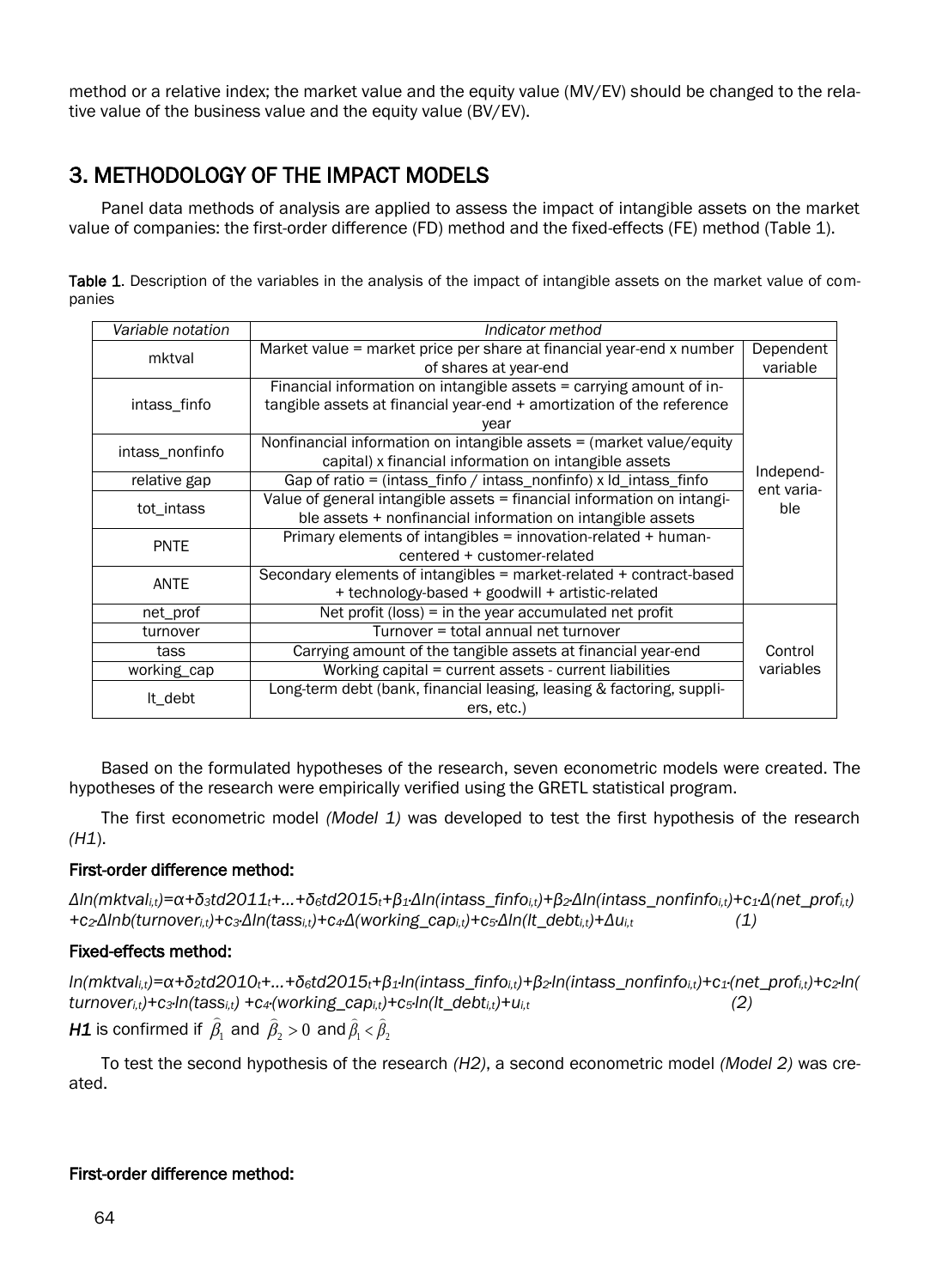$\Delta$ ln(mktval<sub>i,t</sub>)= $\alpha$ + $\delta$ <sub>3</sub>td2011<sub>t</sub>+...+ $\delta$ <sub>6</sub>td2015<sub>t</sub>+ $\beta$ <sub>1</sub>. $\Delta$ ln(intass\_finfo<sub>i,t</sub>)+ $\beta$ <sub>1s</sub>. $\Delta$ ln(intass\_finfo<sub>i,t</sub>)(santykinisatotūkis) + $\beta_2$ Δln(intass\_nonfinfo<sub>it</sub>)+c<sub>1</sub>Δ(net\_prof<sub>it</sub>)+c<sub>2</sub>Δln(turnover<sub>it</sub>)+c<sub>3</sub>Δln(tass<sub>it</sub>)+c<sub>4</sub>Δ(working\_cap<sub>it</sub>)+c<sub>5</sub>Δln(lt\_d  $e^{bt}$ *i*,*t*)+*Δu*<sub>*it*</sub> (3)

#### Fixed-effects method:

 $\Delta$ In(mktval<sub>it</sub>)= $\alpha$ + $\delta_3$ td2010<sub>t</sub>+...+ $\delta_6$ td2015<sub>t</sub>+ $\beta_4$ ·In(intass finfo<sub>it</sub>)+ $\beta_4$ s·In(intass finfo<sub>it</sub>)(santykinisatotrūkis)+  $B_2$ In(intass nonfinfo<sub>it</sub>)+c<sub>1</sub>(net prof<sub>it</sub>)+c<sub>2</sub>-In(turnover<sub>it</sub>)+c<sub>3</sub>-In(tass<sub>it</sub>)+c<sub>4</sub>(working cap<sub>it</sub>)+c<sub>5</sub>-In(lt debt<sub>it</sub>)+u<sub>it</sub> *(4)* 

# *H2* p is confirmed if  $\widehat{\beta}_{is} > 0$

To test the third hypothesis of the research *(H3)*, a third econometric model *(Model 3)* was created.

#### First-order difference method:

 $\Delta$ ln(mktval<sub>it</sub>)= $\alpha$ + $\delta_3$ td2011<sub>t</sub>+...+ $\delta_6$ td2015<sub>t</sub>+ $\beta_1$ ·<sub>(manuf sec</sub>, $\Delta$ ln(intass finfo<sub>it</sub>)+ $\beta_1$ ·<sub>(serv sec</sub>, $\Delta$ ln(intass  $finfo_{i,t}$ ) serv\_sec+ $\beta_{2'(manuf\_sec)}$ .  $\Delta ln(intass\_nonffo_{i,t}) + \beta_{2'(sec\vee sec)}$ .  $\Delta ln(intass\_nonfinfo_{i,t})$ serv\_sec+  $c_1\Delta$ (net\_prof<sub>i,t</sub>)+c<sub>2</sub>.  $\Delta$ In(turnover<sub>i,t</sub>) +c<sub>3</sub>.  $\Delta$ In (tass<sub>i,t</sub>) +c<sub>4</sub> $\Delta$ (working\_cap<sub>i,t</sub>)+c<sub>5</sub> $\Delta$ In(It\_debt<sub>i,t</sub>)+ $\Delta u_{i,t}$  (5)

#### Fixed-effects method:

 $ln(mktval_{it}) = \alpha + \delta_2 td2010_t + ... + \delta_6 td2015_t + \beta_1\gamma_{(manuf, sec)} ln(intass_finfo_{it}) + \beta_1\gamma_{(ser, sec)} ln(intass_finfo_{it})$ serv\_sec+  $\beta_2$ · (manuf\_sec) ln(intass\_non finfo<sub>i,t</sub>) +  $\beta_2$ · (serv\_sec)ln(intass\_nonfinfo<sub>i,t</sub>) serv\_sec+c<sub>1</sub>·(net\_prof<sub>i,t</sub>) + *c2·ln (turnoveri,t)+ c3· ln(tassi,t) +c4· (working\_ capi,t)+c5·ln(lt\_debti,t)+ui,t (6)*

 $H3$  is confirmed if  $\widehat{\beta}_1$   $\cdot_{(many\_sec)} > 0,$  and  $\widehat{\beta}_1$   $\cdot_{(serv\_sec)} < 0$  , but  $(\widehat{\beta}_1$   $\cdot_{(many\_sec)} + \widehat{\beta}_1$   $\cdot_{(serv\_sec)}) > 0$  and  $\widehat{\beta}_{2+(_{many\_sec})}>0,$  and  $\widehat{\beta}_{2+(_{serv\_sec})}<0$  , but  $(\widehat{\beta}_{2+(_{many\_sec})}+\widehat{\beta}_{2+(_{serv\_sec})})>0$ 

To test the fourth hypothesis of the research *(H4)*, the fourth econometric model *(Model 4)* was created.

#### First-order difference method:

 $\Delta$ In(mktval<sub>i,t</sub>)= $\alpha$ + $\delta$ <sub>3</sub>td2011<sub>t</sub>+...+ $\delta$ <sub>6</sub>td2015<sub>t</sub>+ $\beta$ <sub>3</sub> $\Delta$ In(tot\_intass<sub>i,t</sub>)+c<sub>1</sub> $\Delta$ (net\_prof<sub>i,t</sub>)+c<sub>2</sub> $\Delta$ In(turnover<sub>i,t</sub>+c<sub>3</sub> $\Delta$ In(ta *ssi,t)+c4·Δ(working\_capi,t) +c5·Δln(lt\_debti,t)+Δui,t (7)*

## Fixed-effects method:

 $ln(mktval<sub>it</sub>) = \alpha + \delta_2 td2010<sub>t</sub> + ... + \delta_6 td2015<sub>t</sub> + \beta_3 ln(tot intass<sub>i,t</sub>) + c_1 (net prof<sub>i,t</sub>) + c_2 ln(turnover<sub>i,t</sub>) + c_3 ln$  (tass<sub>i</sub>) *+c4·(working \_capi,t)+ c5·ln(lt\_debti,t)+ui,t (8)*

#### *H4* is confirmed if  $\beta_{\scriptscriptstyle 3}$   $>$   $0$  $\sim$  . The set of the set of the set of the set of the set of the set of the set of the set of the set of the set of the set of the set of the set of the set of the set of the set of the set of the set of the set of the s

To test the fifth hypothesis of the research *(H5)*, the fifth econometric model *(Model 5)* was created.

## First-order difference method:

 $\Delta$ In(mktvali,t)= $\alpha$ + $\delta$ <sub>3</sub>td2011<sub>t</sub>+...+ $\delta$ <sub>6</sub>td2015<sub>t</sub>+ $\beta$ <sub>3'(manuf\_sec)</sub> $\Delta$ In(tot\_intass<sub>i,t</sub>)+ $\beta$ <sub>3'(serv\_sec)</sub> $\Delta$ In(tot\_intass<sub>i,t</sub>)serv\_sec +c<sub>1</sub> $\Delta$ (net\_prof<sub>i,t</sub>)+c<sub>2</sub> $\Delta$ In(turnover<sub>i,t</sub>)+c<sub>3</sub> $\Delta$ In(tass<sub>i,t</sub>)+c<sub>4</sub> $\Delta$ (working\_cap<sub>i,t</sub>)+c<sub>5</sub> $\Delta$ In(It\_debt<sub>i,t</sub>)+ $\Delta$ u<sub>i,t</sub> (9)

## Fixed-effects method:

 $ln(mktval_{i,t}) = \alpha + \delta_2 t d2010_t + ... + \delta_6 t d2015_t + \beta_3$  (manuf\_sec) $ln(tot_intass_{i,t}) + \beta_3$  (serv\_sec) $ln(tot_intass_{i,t})$ Serv\_sec+c<sub>1</sub>(  $net\_prof_{i,t}+c_2\ln(turnover_{i,t})+c_3\ln(tass_{i,t})+c_4(working\_cap_{i,t})+c_5\ln(lt\_debt_{i,t})+u_{i,t}$  (10)  $\frac{n_1(1 - \alpha \cdot \alpha \cdot \alpha, t)}{2}$ 

H5 is confirmed if  $\widehat{\beta}_3$  .<sub>(manuf</sub> \_sec)  $>$   $0,$  and  $\widehat{\beta}_3$  .<sub>(serv\_sec)</sub>  $<$   $0$  , but  $(\widehat{\beta}_3$  .<sub>(manuf</sub> \_sec)  $+$   $\widehat{\beta}_3$  .<sub>(serv\_sec)</sub>)  $>$   $0$ 

To test the sixth hypothesis of the research *(H6)*, the sixth econometric model *(Model 6)* was created.

## First-order difference method:

 $\Delta$ In(mktval<sub>i,t</sub>)= $\alpha$ + $\delta$ <sub>3</sub>td2011<sub>t</sub>+...+ $\delta$ <sub>6</sub>td2015<sub>t</sub>+ $\beta$ <sub>5</sub> $\Delta$ In(PNTE<sub>i,t</sub>)+ $\beta$ <sub>6</sub> $\Delta$ In(ANTE<sub>i,t</sub>)+ $c_1\Delta$ (net\_prof<sub>i,t</sub>)+ $c_2\Delta$ In(turnover<sub>i,t</sub>) *)+c3·Δln(tassi,t)+c4·Δ(working\_capi,t)+c5·Δln(lt\_debti,t)+Δui,t (11)* Fixed-effects method: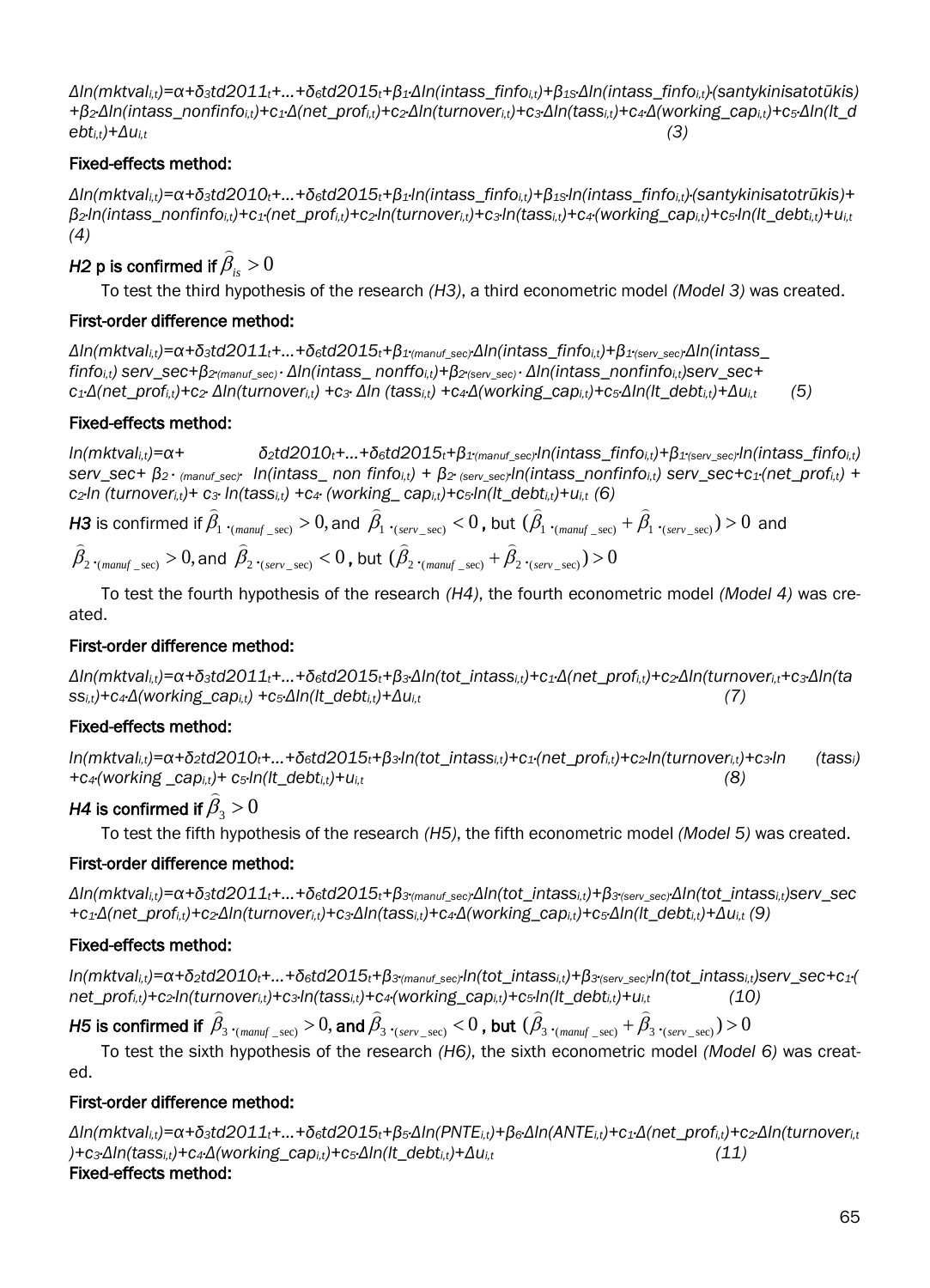$ln(mktval_{i,t}) = \alpha + \delta_2 t d2010_t + ... + \delta_6 t d2015_t + \beta_5 ln(PNTE_{i,t}) + \beta_6 ln(ANTE_{i,t}) + c_1 (net\_prof_{i,t}) + c_2 ln(turnover_{i,t}) + c_3 ln($  $t$ *ass<sub>i,t</sub>*) +c<sub>4</sub><sup></sup>(working\_cap<sub>*i,t*</sub>)+c<sub>5</sub><sup>*·ln*(/t\_debt<sub>*i,t*</sub>)+u<sub>*i,t*</sub> *(12)*</sup>

# *H6* is confirmed if  $\widehat{\beta}_5$  and  $\widehat{\beta}_6 > 0$  and  $\widehat{\beta}_5 > \widehat{\beta}_6$

To test the seventh hypothesis of the research *(H7)*, the seventh econometric model *(Model 7)* was created.

#### First-order difference method:

 $\Delta$ In(mktval<sub>i.t</sub>)= $\alpha$ + $\delta$ <sub>3</sub>td2011<sub>t</sub>+...+ $\delta$ <sub>6</sub>td2015<sub>t</sub>+ $\beta$ <sub>5'(manuf\_sec)</sub> $\Delta$ In(PNTE<sub>i,t</sub>)+ $\beta$ <sub>5'(serv\_sec)</sub> $\Delta$ In(PNTE<sub>i,t</sub>)serv\_sec+ $\beta$ <sub>6'(manuf\_</sub>  $_{\text{sec}}$ ; $\Delta ln(\text{ANTE}_{i,t})+\beta_{\text{G}(\text{sex}}$   $_{\text{sec}}$ ; $\Delta ln(\text{ANTE}_{i,t})$ serv  $\sec + c_1 \Delta(net)$  prof<sub>it</sub>)+c<sub>2</sub>· $\Delta ln(turnover_{i,t})+c_3 \cdot \Delta ln(tass_{i,t})+c_4 \Delta(workin)$ *g\_capi,t)+c5·Δln(lt\_debti,t)+Δui,t (13)*

#### Fixed-effects method:

 $ln(mktval_{it}) = \alpha + \delta_2 t d2010_t + ... + \delta_6 t d2015_t + \beta_5$  (manuf sec)  $ln(PNTE_{it}) + \beta_5$  (serv sec)  $ln(PNTE_{it})$  serv sec+  $\beta$ e(manuf\_sec)·ln (ANTE<sub>i,t</sub>)+  $\beta$ e (serv\_sec)·ln(ANTE<sub>i,t</sub>) serv\_sec+c<sub>1</sub>·(net\_prof<sub>i,t</sub>) + c<sub>2</sub>·ln (turnover<sub>i,t</sub>)+ c<sub>3</sub>·ln(tass<sub>i,t</sub>) + c4· *(working\_ capi,t)+c5·ln(lt\_debti,t)+ui,t (14)*

*H7* is confirmed if  $\widehat{\beta}_5$   $\cdot_{(many\_sec)}>0,$  and  $\widehat{\beta}_5$   $\cdot_{(serv\_sec)}<0$  , but  $(\widehat{\beta}_5$   $\cdot_{(many\_sec)}+\widehat{\beta}_5$   $\cdot_{(serv\_sec)})>0$  and  $\widehat{\beta}_6\cdot_{(many\_\sec)}>0,$  and  $\widehat{\beta}_6\cdot_{(serv\_\sec)}>0$  , but  $\ (\widehat{\beta}_6\cdot_{(many\_\sec)}>+\widehat{\beta}_6\cdot_{(serv\_\sec>})>0$ 

The explanations of the mathematical model are as follows:  $\alpha$  – constant; δ<sub>3</sub> td; δ<sub>4</sub> td; δ<sub>5</sub> td; δ<sub>6</sub> td – time variables representing the reference period;  $\beta_1$  - the impact of financial information on intangible assets on the market value of companies;  $β<sub>2</sub>$  – the impact of nonfinancial information on intangible assets on the market value of companies;  $c_1$ ,  $c_2$ ,  $c_3$ ,  $c_4$ ,  $c_5$  – dependent and independent variables (other than negative) interpreted as the coefficient of elasticity because they are logarithmic;  $β_{1(manuf\_sec)} -$  the impact of financial information on intangible assets on the market value of manufacturing companies;  $\beta_{1$ (serv sec) – the difference in the impact of financial information on intangible assets on manufacturing and services companies; β<sub>2(manuf sec)</sub> – the impact of nonfinancial information on intangible assets on the market value of manufacturing companies; β<sub>2(serv\_sec)</sub> – the difference in the impact of nonfinancial information on intangible assets on manufacturing and services companies;  $β_3 -$  the impact of the value of general intangible assets on the market value of companies ;  $B_{3(manuf, sec)}$  – the impact of the value of general intangible assets on the market value of manufacturing companies; β<sub>3(serv\_sec)</sub> – the impact of the value of general intangible assets on the market value of services companies;  $β_{3(manuf sec)} -$  the impact of the value of general intangible assets on the market value of manufacturing companies;  $\beta_{3\text{(serv sec)}}$  – the difference in the impact of the value of general intangible assets on manufacturing and services companies; Β5 – the impact of intangible assets of primary elements on the market value of companies; Β6 – the impact of intangible assets of secondary elements on the market value of companies; B<sub>5(manuf sec)</sub> – the impact of primary elements of intangible assets on the market value of manufacturing companies; B<sub>5(serv\_sec)</sub> – the difference in the impact of primary elements of intangible assets on manufacturing and services companies; Β6(manuf\_sec) – the impact of secondary elements of intangible assets on the market value of manufacturing companies; B<sub>6(serv\_sec)</sub> - the difference in the impact of secondary elements of intangible assets on manufacturing and services companies.

## 4. RESULTS OF THE RESEARCH ON THE IMPACT OF INTANGIBLE ASSETS ON THE MARKET VALUE OF COMPANIES

The valuation of the impact of an intangible asset on a company's market value is based on a conceptual model that is built on seven scientific hypotheses. The empirical investigation aimed to prove the validity of the scientific hypotheses. Two panel data analysis methods, the first-order difference (FD) and fixed-effects (FE) methods, were applied to ensure the validity of the study. Based on these methods, seven econometric models were created. The study revealed that the models based on the fixed-effects method did not meet all the requirements for model testing, although results were obtained that were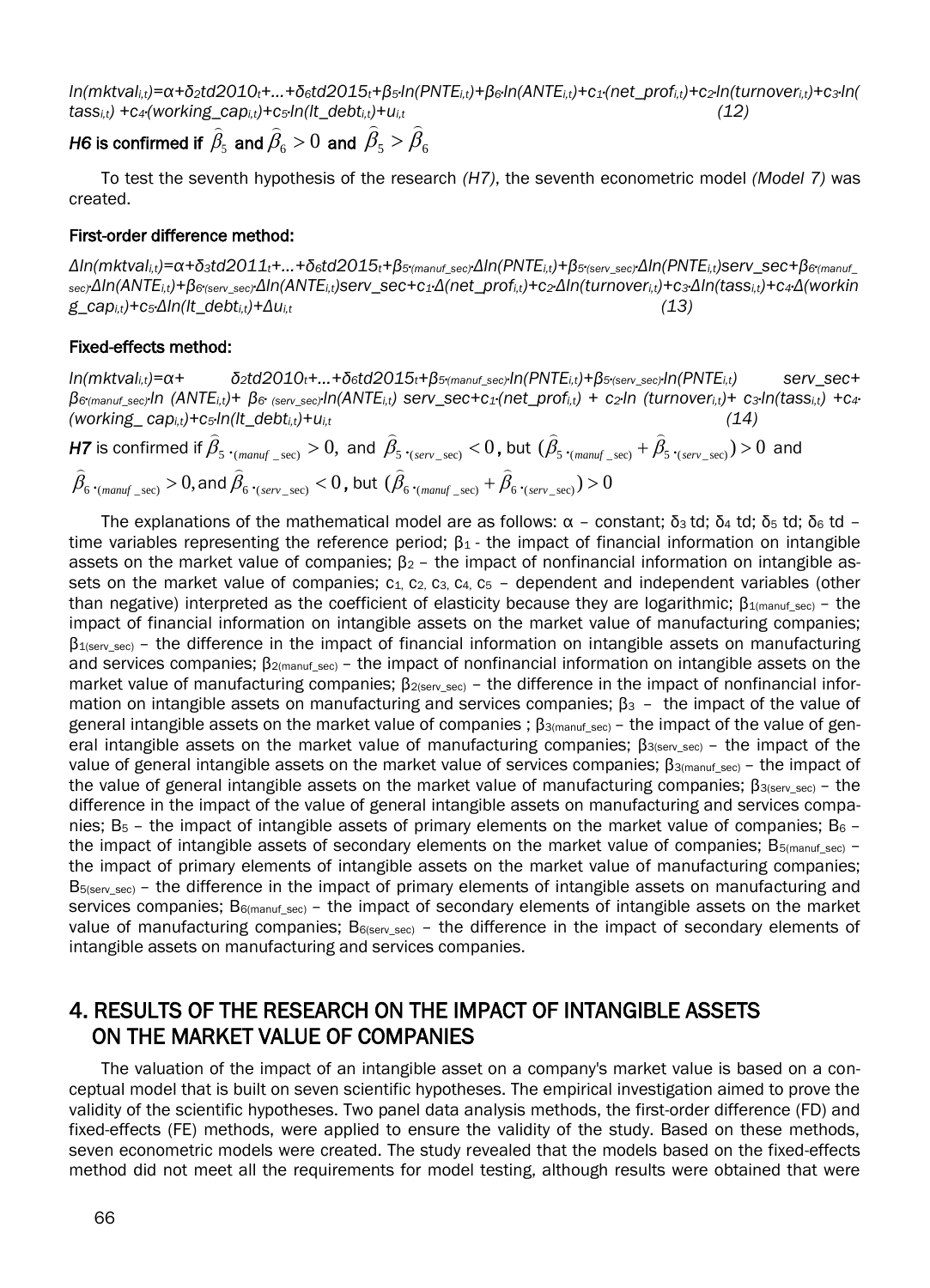similar to those obtained from the models implemented by the first-order difference method. Therefore, we decided to use the results of the first-order difference method to formulate the findings of the research.

**Model 1** represents the impact of financial and nonfinancial information on intangible assets on the market value of companies (Table 2).

| Independent variables | Estimates of the coefficients and significance |             |              |  |
|-----------------------|------------------------------------------------|-------------|--------------|--|
| of the model          | FD                                             | HAC         | FE           |  |
| Constant              | $0,254$ ***                                    |             | $7,065***$   |  |
| td 2010               |                                                |             | $0,270***$   |  |
| td 2011               | $-0,173*$                                      |             | $0,328***$   |  |
| td 2012               | $-0,308$ ***                                   |             | $0,279***$   |  |
| td 2013               | $-0,338$ ***                                   |             | $0,212**$    |  |
| td 2014               | $-0,286***$                                    |             | $0,198**$    |  |
| td2015                | $-0,072$                                       |             | $0,407***$   |  |
| intass_finfo          | $-0,682$ ***                                   | $-0.682***$ | $-0,576***$  |  |
| intass_nonfinfo       | $0.804$ ***                                    | $0.804***$  | $0.720***$   |  |
| net_prof              | 0.000003                                       |             | 0,000003 *** |  |
|                       | $***$                                          |             |              |  |
| turnover              | 0.118                                          |             | $0,183***$   |  |
| tass                  | 0,138                                          |             | 0.050        |  |
| working_cap           | 0.0000002                                      |             | 0,0000004    |  |
| It_debt               | 0,022                                          |             | 0,001        |  |
| n                     | 99                                             |             | 119          |  |
| $R^2$ adj             | 0,700                                          |             | 0,680        |  |
| White test (p-value)  | 0,212                                          |             | 0,005        |  |
| DW test (p-value)     | $0.004$ ***                                    |             | $0,0001***$  |  |

Table 2. Cross-Sectional Results for Model 1

The independent variable is significant at the following levels: \*-0,1; \*\*-0,05; \*\*\*-0,01.

The results of the analysis suggest that the impact of the value of financial and nonfinancial information on intangible assets on the market value of companies is significant. However, this impact of the value of intangible assets was observed in different directions. A growth of 1 percent in the value of financial information on intangible assets (FINT) reduced the market value of companies by 0,682 percent. A growth of 1 percent in the value of nonfinancial information on intangible assets (NINT) increased the market value of companies by 0,804 percent. The results of the research assume that the lower value of FINT increases the market value of companies. This means that the value of FINT has a negative and significant impact on the market value of companies. The reason underlying this finding is that the value of FINT is measured at cost price, which reflects the historical cost. The cost price is not competitive and cannot compete on the market. Therefore, FINT hurts the market value of companies. In contrast, the value of NINT has a positive and significant impact on the market value of companies. The value of NINT is measured at the market price, and it is characterized by high growth and a positive effect on the market value of companies. It can be argued that investors adopt accounting information because it is new information and therefore increases the quality of the information available regarding the value of equity, income and cash flow (Kimouche and Rouabhi, 2016). According to Gamayuni (2015), accounting information on intangible assets can be effective when it is presented properly and on time. The share prices of companies increase and will increase as long as the new accounting information reflects recent changes in the capital market. The new accounting information shows that companies have more intangible assets than they disclosed in the balance sheet. These results are opposite to those that most researchers have found. When researchers studied the impact of intangible assets on the market value of companies, they included only the value of FINT cost price in the base econometric model, but the value of FINT is often different in the market. The integration value of NINT in the base econometric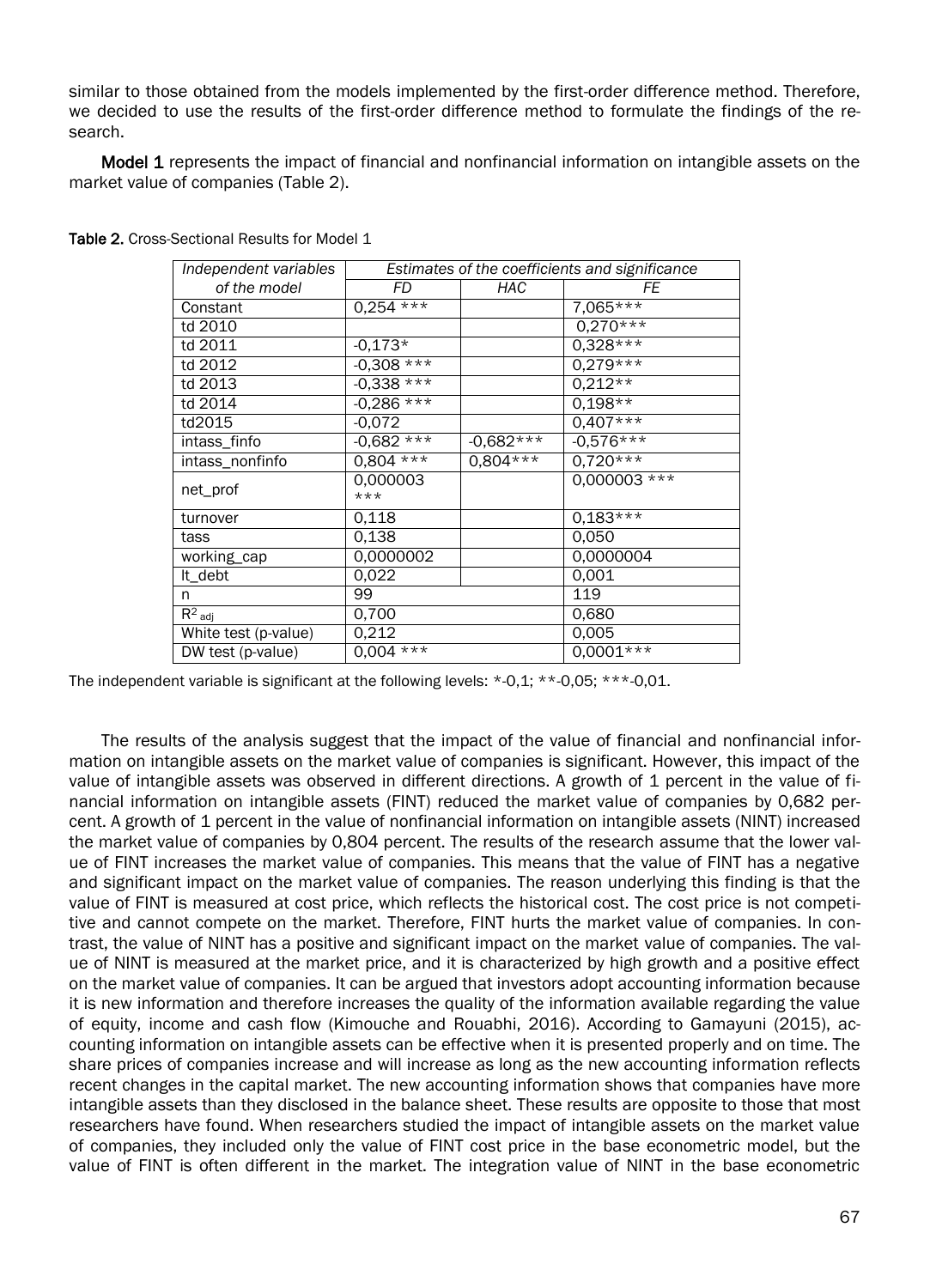model revealed that the value of FINT cannot always have a positive and significant impact on the market value of companies. The results of Model 1 confirm the accuracy of the hypothesis (H1) that the value of NINT has a stronger effect than the value of FINT. Bottaro and Benetti (2013) proved the validity of the test results. They revealed that public disclosure of accounting information on the real value of intangible assets can have a positive impact on the market value of companies and thus showed the impact of the value of NINT.

To analyze the impact of financial information on intangible assets on the market value of companies in more detail, the second model (Model 2) was applied (Table 3).

| Independent variables |               | Estimates of the coefficients and significance |              |
|-----------------------|---------------|------------------------------------------------|--------------|
| of the model          | FD<br>HAC     |                                                | FE           |
| Constant              | $0,252***$    |                                                | $7,056***$   |
| td 2010               |               |                                                | $-0,106$     |
| td 2011               | $-0.171**$    |                                                | $-0,053$     |
| td 2012               | $-0.302$ ***  |                                                | $-0,100$     |
| td 2013               | $-0.327$ ***  |                                                | $-0,166**$   |
| td 2014               | $-0,305***$   |                                                | $-0.159*$    |
| td 2015               | $-0,086$      |                                                | $0,473***$   |
| intass_finfo          | $-0.765***$   | $0,765***$                                     | $-0,473***$  |
| santykinis atotrukis  | $0,028**$     | $0,028***$                                     | $-0.026**$   |
| intass_nonfinfo       | $0,802***$    | $0,802***$                                     | $0,675***$   |
| net_prof              | $0,000003***$ |                                                | 0,000002*    |
| turnover              | $0,147**$     |                                                | 0,102        |
| tass                  | $-0,111$      |                                                | $0,166*$     |
| working_cap           | 0,0000002     |                                                | $-0,0000002$ |
| It_debt               | 0,015         |                                                | $-0,029$     |
| n                     | 99            |                                                | 100          |
| $R^2$ adj             | 0,712         |                                                | 0,652        |
| White test (p-value)  | 0,864         |                                                | 0,003        |
| DW test (p-value)     | $0,010***$    |                                                | $0.019**$    |

Table 3. Cross-Sectional Results for Model 2

The independent variable is significant at the following levels:  $*0.1$ ;  $**0.05$ ;  $***0.01$ .

Model 2 revealed the expected results. The relative value of FINT, when increased by 1%, reduced the reverse effect on the market value of companies in 95% of cases in the range of 0.028%  $\pm$  0.019% points. The corrected coefficient of determination shows that 71.2% of the market value depended on the distribution of the independent variables included in the model. Consequently, the relatively higher growth in the value of FINT reduced the reverse effect on the company's market value. The impact of FINT on the market value of companies will be positive. However, it should be emphasized that in comparison with the value of NINT, the value of FINT should be 27 times higher, so that the reverse effect on the market value of companies would change to a direct effect. The results of the study explain why the value of FINT, based on the results of the first model, has a reverse effect on the firm's market value and allows us to confirm that the historic price of FINT will not always have a positive impact on the market price of stock.

To analyze the differences in the impact of financial and nonfinancial information on the intangible assets on the market value of manufacturing and services companies, a third model (Model 3) was implemented (Table 4).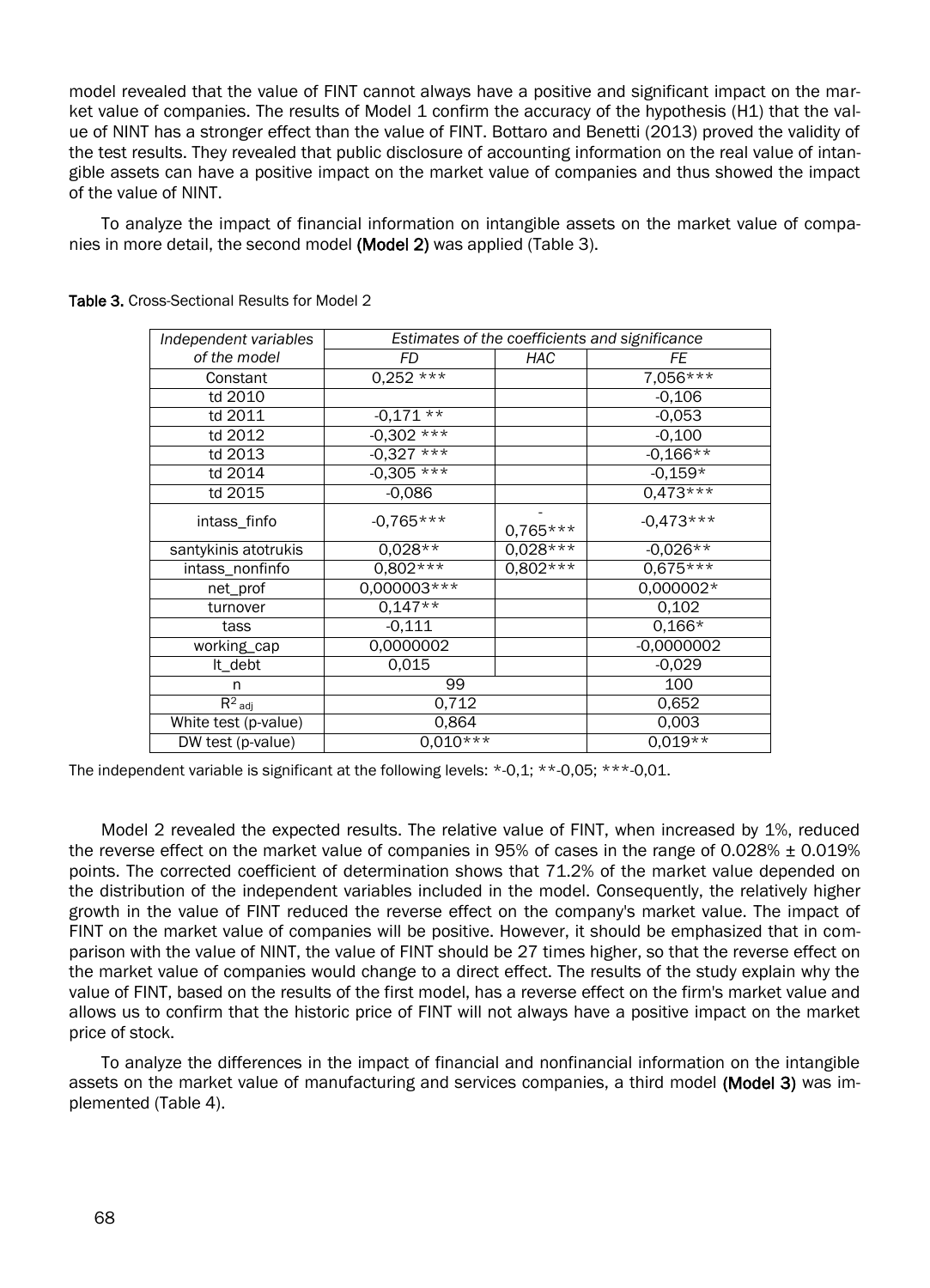| Independent variables of |               |            | Estimates of the coefficients and significance |
|--------------------------|---------------|------------|------------------------------------------------|
| the model                | FD            | <b>HAC</b> | FE                                             |
| Constant                 | $0,275***$    |            | $7,391***$                                     |
| td 2010                  |               |            | $0,294***$                                     |
| td 2011                  | $-0.242$ ***  |            | $0,297***$                                     |
| td 2012                  | $-0,312***$   |            | $0,262***$                                     |
| td 2013                  | $-0,357***$   |            | $0,207**$                                      |
| td 2014                  | $-0,285***$   |            | $0,210**$                                      |
| td2015                   | $-0,107$      |            | $0,382***$                                     |
| intass_finfo             | $-0.837***$   | $-0837***$ | $-0.725***$                                    |
| intass_finfo serv_sec    | $0,462***$    | $0.462**$  | $0,459***$                                     |
| intass_nonfinfo          | $0,928***$    | $0,928***$ | $0,847***$                                     |
| intass_nonfinfo serv_sec | $-0,409***$   | $-0,409**$ | $-0.413***$                                    |
| net_prof                 | $0,000002$ ** |            | 0,000002                                       |
| turnover                 | 0,095         |            | $0,135**$                                      |
| tass                     | 0,103         |            | 0,073                                          |
| working_cap              | 0,00000008    |            | 0,0000005                                      |
| It_debt                  | 0,009         |            | $-0,008$                                       |
| n                        | 99            |            | 119                                            |
| $R^2$ adj                | 0,730         |            | 0,717                                          |
| White test (p-value)     | 0,856         |            | 0,006                                          |
| DW test (p-value)        | $0,02***$     |            | $0,00007***$                                   |

#### Table 4. Cross-Sectional Results for Model 3

The independent variable is significant at the following levels: \*-0,1; \*\*-0,05; \*\*\*-0,01.

The results obtained in the research confirm the hypothesis (H3) that the impact of financial and nonfinancial information on intangible assets on the market value of companies is higher for manufacturing companies than for services companies. Although unexpected, this difference was statistically significant for the impact of FINT (0.462) and the impact of NINT (0.409) on manufacturing and services firms. In the manufacturing sector, an increase of 1% in the value of FINT reduced the market value by 0.837%, and in the services sector, the same increase reduced the market value by 0.375%. When the value of NINT increased by 1%, the market value increased by 0.928% in the manufacturing sector and by 0.519% in the services sector. In the manufacturing sector, in 95% of cases, an increase of 1% in FINT reduced the market value by 0.837%,  $\pm$  0.175% points, and an increase in the value of NINT by 1% increased the market value by 0.928%, ± 0,140% points. In the services sector, in 95% of cases, this effect is lower than it was in the manufacturing sector (0,409% ±, 0,244% points, and 0,462%, ± 0.283% points, respectively). The value of these indicators explains that the value of the market depended 73 percent on the change in the independent variables included in the model. To analyze the impact of general intangible assets on the market value, a fourth model (Model 4) was applied (Table 5).

The results for Model 4 showed that a growth of 1 percent in the general value of intangible assets (IA) increased the market value of companies by 0,249 percent. According to signaling theory, the accounting information on the value of IAs reduced the value of the information asymmetry between managers and investors. Accounting information is an important signal to investors because the market value of companies depends on how managers signal the information in the capital market. This relation allows us to justify the hypothesis (H4) that a company's managers expect profitability and benefits from investment in these assets. The value of IAs is related to the market value of companies and the potential for growth in profitability in the future. According to Gamayuni (2015), a high value of intangible assets generates a high profit for companies because investors believe that the companies will earn higher profits in the future, and this will have an impact on share price growth.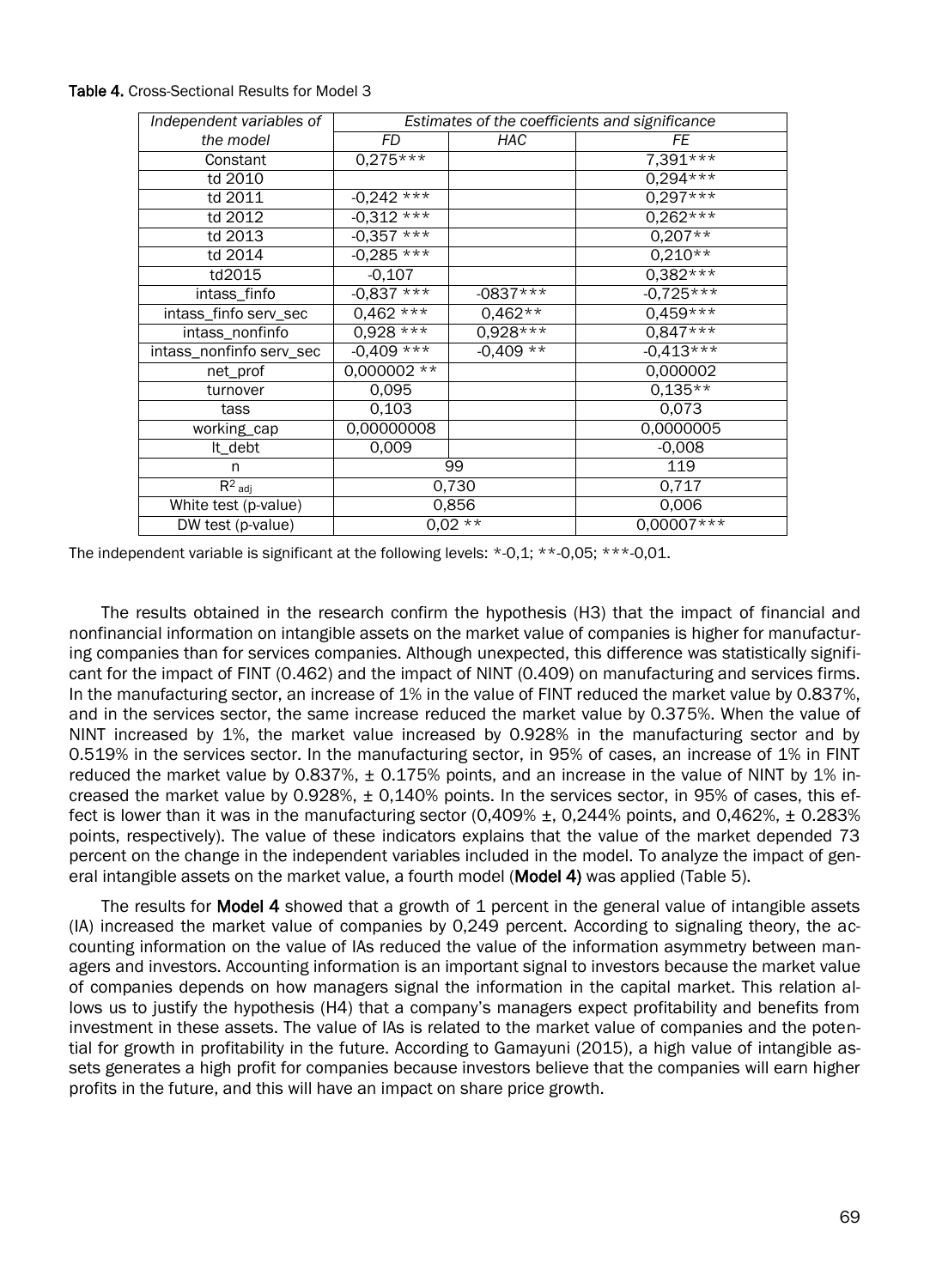|                                         | Estimates of the coefficients and significance |            |                   |            |  |
|-----------------------------------------|------------------------------------------------|------------|-------------------|------------|--|
| Independent varia-<br>bles of the model | Model 4                                        |            | Model 5           |            |  |
|                                         | FD                                             | FE         | FD                | FE         |  |
| Constant                                | $0,394***$                                     | $7,529***$ | $0,411***$        | $7,534***$ |  |
| td 2010                                 |                                                | $0,349***$ |                   | $0,350**$  |  |
| td 2011                                 | $-0,451***$                                    | $0,247*$   | $***$<br>$-0,464$ | $0,248*$   |  |
| td 2012                                 | $-0,424***$                                    | 0,209      | $-0,437$ ***      | 0,210      |  |
| td 2013                                 | $-0,458***$                                    | 0,196      | $-0,482$ ***      | 0,196      |  |
| td 2014                                 | $-0,486***$                                    | 0,166      | $-0.481***$       | 0,168      |  |
| td 2015                                 | $-0,144$                                       | $0,316**$  | $-0,143$          | 0,319      |  |
| tot_intass                              | $0,249***$                                     | $0.156***$ | $0,292***$        | $0,158***$ |  |
| tot_intass serv_sec                     |                                                |            | $-0,09$           | $-0,008$   |  |
| net_prof                                | 0,000001                                       | 0,0000002  | 0,0000001         | 0,0000002  |  |
| turnover                                | 0.116                                          | $0,225***$ | 0.103             | $0.227***$ |  |
| tass                                    | $-0,151$                                       | $-0,169$   | $-0,135$          | $-0,170$   |  |
| working_cap                             | $-0,0000001$                                   | 0,0000003  | $-0,0000002$      | 0,0000002  |  |
| It_debt                                 | 0,09                                           | $0,125*$   | 0,08              | $0,125*$   |  |
| n                                       | 99                                             | 119        | 99                | 119        |  |
| $R^2$ adj                               | 0,263                                          | 0,303      | 0,260             | 0,303      |  |
| White test (p-value)                    | 0,112                                          | 0,195      | 0,184             | 0,231      |  |
| DW test (p-value)                       | 0,587                                          | $0,007***$ | 0,576             | $0,009***$ |  |

#### Table 5. Cross-Sectional Results for Model 4 and Model 5

The independent variable is significant at the following levels: \*-0,1; \*\*-0,05; \*\*\*-0,01.

To analyze the differences in the impact of general intangible assets on the market value of manufacturing and services companies, a fifth model (Model 5) was adapted (Table 5). The results of Model 5 showed that the impact of the general value of intangible assets was more intense in the manufacturing sector than in the services sector. The impact of the market value of companies increased by approximately 0,292 percent in the manufacturing sector and 0,202 percent in the service sector. However, the gap in value between these sectors of companies (0,09) was not statistically significant. Therefore, hypothesis 5 can be adopted only in part. Hence, the general value of intangible assets is significant in the manufacturing and services sectors. With 1 percent growth in the value of IAs, in the manufacturing sector, the market value of companies will increase in the range of  $0.291 \pm 0.158$  percent with 95 percent probability. With 1 percent growth in the IA value, in the service sector, the market value of companies will increase in the range of  $0.09 \pm 0.239$  percent with 95 percent probability. The adjusted determination coefficient indicates that the variables included in the model explain 32,7 percent of the market value of the dispersion indicator.

Model 6 represents the impact of primary and secondary elements of intangibles on the market value of companies (Table 6).

| Independent vari- | Estimates of the coefficients and significance |             |              |              |
|-------------------|------------------------------------------------|-------------|--------------|--------------|
| ables of the mod- | Model 6                                        |             |              | Model 7      |
| els               | FD                                             | FE          | FD           | FE           |
| Constant          | $0,397***$                                     | $8.347***$  | $0,404$ ***  | $8,195***$   |
| td 2010           |                                                | $0.383***$  |              | $0.398***$   |
| td 2011           | $-0.435$ ***                                   | $0,330*$    | $-0.421$ *** | $0,320**$    |
| td 2012           | $-0.432$ ***                                   | $0,293**$   | $-0.438$ *** | $0.286**$    |
| td 2013           | $-0.481***$                                    | $0,226*$    | $-0,498$ *** | $0,228*$     |
| td 2014           | $-0.475$ ***                                   | 0,201       | $-0,459$ *** | 0,202        |
| td 2015           | $-0,135$                                       | $0.450***$  | $-0.110$     | $0,424$ ***  |
| ANTE              | $-0,078$                                       | $-0.235***$ | $-0,002$ *** | $-0,297$ *** |

Table 6. Cross-Sectional Results for Model 6 and Model 7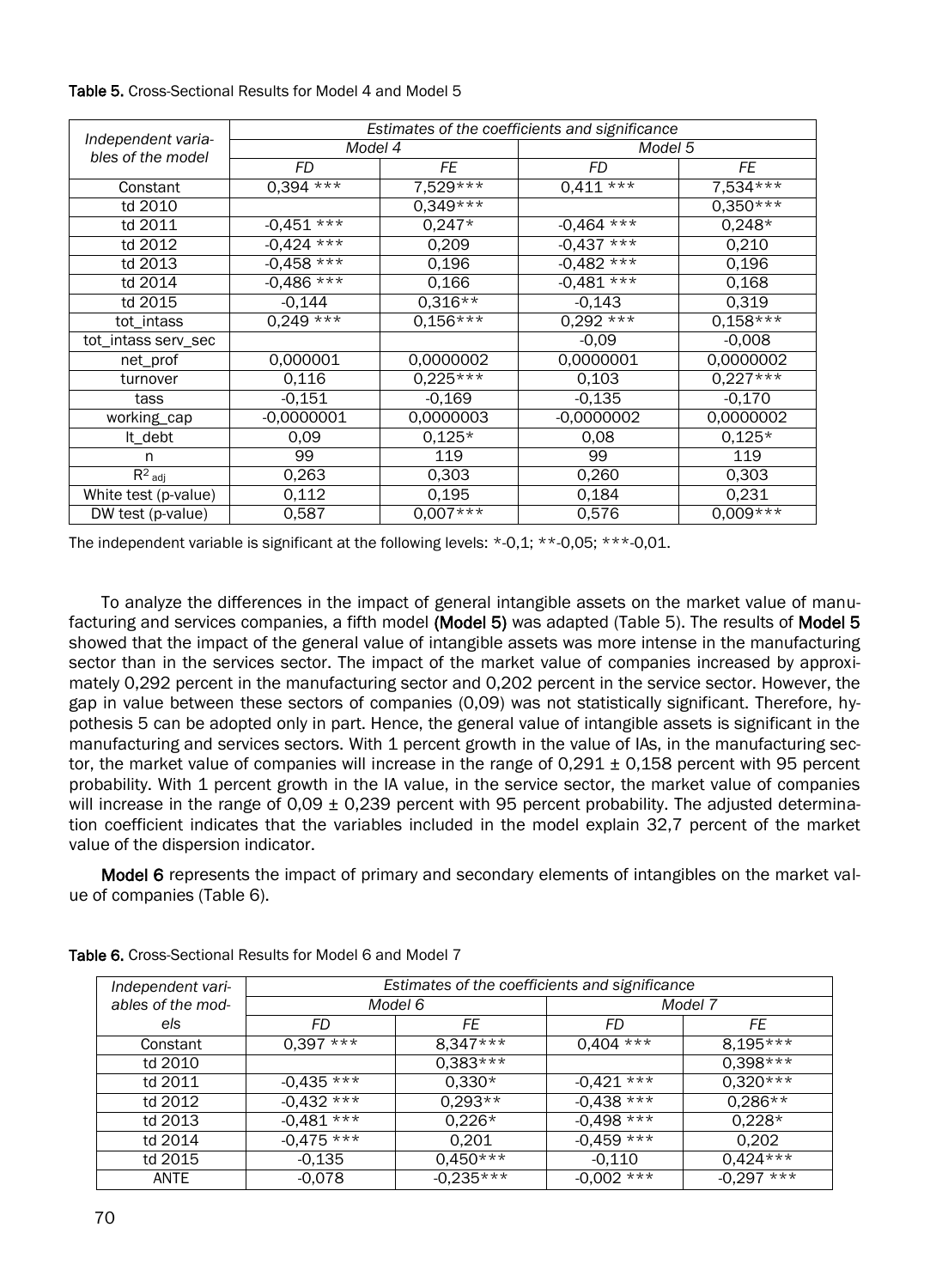| ANTE serv_sec     |              |            | $-0.179$     | $-0.165$   |
|-------------------|--------------|------------|--------------|------------|
| <b>PNTE</b>       | $0.294***$   | $0,391***$ | $0.285***$   | $0.441***$ |
| PNTE serv_sec     |              |            | 0.051        | $-0.148$   |
| net_prof          | 0,000002     | 0.000002   | 0,000002     | 0,000001   |
| turnover          | 0,107        | $0.209***$ | 0,098        | $0.179**$  |
| tass              | $-0,101$     | $-0,149$   | $-0,073$     | $-0.105$   |
| working_cap       | $-0,0000001$ | 0,0000004  | $-0,0000001$ | 0,0000004  |
| It debt           | 0.08         | 0.042      | 0.07         | 0.047      |
| n                 | 99           | 119        | 99           | 119        |
| $R^2$ adj         | 0.334        | 0.452      | 0.327        | 0.460      |
| White test (p-    | 0,129        | 0.009      | 0,062        | 0.01       |
| value)            |              |            |              |            |
| DW test (p-value) | 0,495        | $0.037**$  | 0,620        | $0.057*$   |

The independent variable is significant at the following levels: \*-0,1; \*\*-0,05; \*\*\*-0,01.

The results confirm that based on the company's market value, the elasticity of the primary intangible assets (PNTE) is stronger than that of the secondary intangible assets (ANTE). An increase in PNTE value by 1% increased the company's market value by 0,294%. The opposite effect was revealed in regard to the secondary elements of intangible assets: a growth of 1% reduced the company's market value by 0,08%. The results of the study did not explain why PNTE has a stronger market power than ANTE. However, it can be assumed that growth in PNTE's value, which is linked to innovation, relationships, and assets invested in people, reflects changes in market prices and that the value of ANTE reflects the historical value of the property. By analyzing the impact of PNTE on the market value of companies, the study showed that 95% of this effect can range from  $\pm$  0.132% within the limits of the points, while the ANTE effect is  $\pm$  0.171% within the limits of the points. However, the effect of ANTE was not statistically significant, so the relevant hypothesis (H6) can be accepted only in part. The adjusted determination coefficient indicates that the variables included in the model explain 33,4 percent of the market value of the dispersion indicator.

Model 7 represents the differences in the impact of primary and secondary elements of intangibles on the market value of manufacturing and services companies (Table 6). Contrary to what was thought, the impact of the primary and secondary elements of intangible assets on the market value of companies was stronger in the services sector than in the manufacturing sector. In assessing the effect of PNTE, PNTE increased the market value of companies by 0,285% in the manufacturing sector and by 0,336% in the services sector. However, the difference between the manufacturing and services sectors in terms of the impact (0,05) was not statistically significant. ANTE reduced the market value of companies by approximately 0,002% in the manufacturing sector and by 0,177% in the services sector. The difference the manufacturing and services sectors in terms of the impact on enterprises (0,179) was also not statistically significant. Hence, hypothesis (H7) can be only partially rejected.

## **CONCLUSION**

The conceptual model of the impact of an intangible asset on the company's market value explains the significance of the value of intangible assets and enables increased transparency of accounting information in the capital market. The originality of the model is reflected in the integration of the value of nonfinancial information on intangible assets since thus far, researchers have evaluated only the impact of the value of financial information on intangible assets on the market value of companies. The model expands the possibilities to determine the value of a fair intangible asset. FINT is calculated using the historical price accounting system, and the value of nonfinancial information on intangible assets (NINT) is determined by alternative valuation methods: content analysis and the financial method of in-tangible assets measurement (FiMIAM). The impact of an intangible asset on the market value of companies is measured using the panel data analysis method. To obtain more reliable research results, additional factors are integrated into the basic evaluation model: net profit (loss), turnover, tangible assets, working capital, and long-term debt.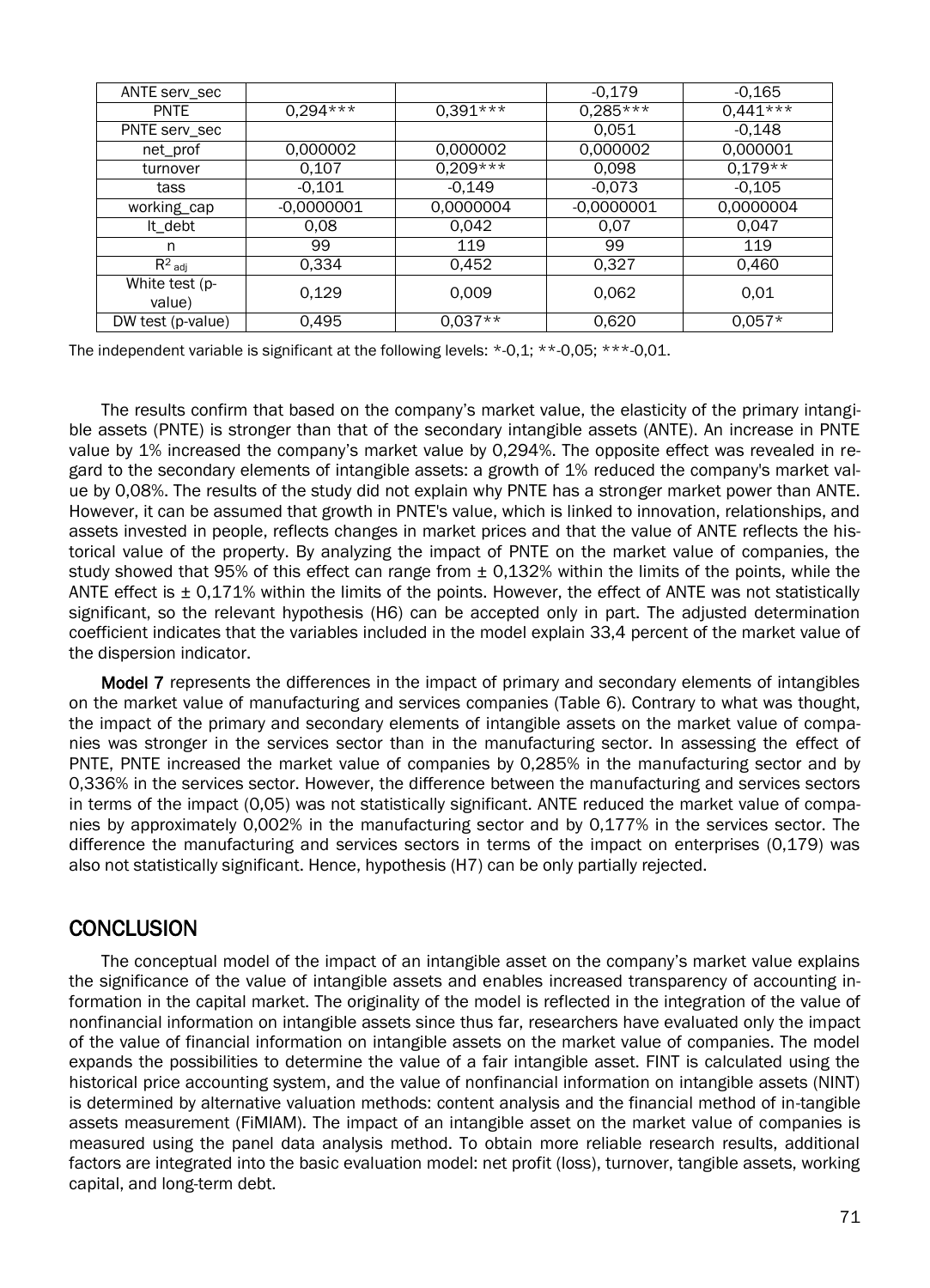The results of the study showed differences in the effects of financial and nonfinancial information on intangible assets on the market value of companies. The integration of the value of NINT into the basic valuation model revealed that the value of FINT may not always have a direct and significant impact on the market value of companies. It was confirmed that the value of NINT, which has a positive effect, has a stronger impact on the market value of companies than the value of FINT. Growth in the value of NINT increases a company's market value. However, an increase in the value of FINT reduces a company's market value.

This finding allows us to recognize and demonstrate the inadequacy of the historical price system, which evaluates the value of FINT in the balance sheet. This effect could change if the value of FINT were measured with the actual rather than the historic price. As the results of the research shows, the relatively high value of FINT may prevent a reversal in the company's market value. However, the value of FINT must be 27 times higher than the value of NINT. When assessing the impact of total intangible assets (IAs) on the market value of companies, the positive and significant magnitude of the effect was determined. Although the difference in the impacts of IAs on the market value of companies is not significant between manufacturing and services companies, it is significant between financial and nonfinancial information. However, the impact of IAs on the market value of companies was higher for services companies than for manufacturing companies. It was determined that the primary elements of an intangible asset (innovation-related, human-centered, customer-related) have a stronger effect on the market value of companies than the secondary elements of intangible assets (marketing-related, contract-based, technology-based, artistic-related, goodwill). An increase in the value of the secondary elements of intangible assets decreases the company's market value, as this group of assets reflects the historical value more than the market value and forms the bulk of the value of financial information on intangible assets. The primary elements of the intangible assets more closely reflect the market value and represent the bulk of the value of nonfinancial intangible assets. Notably, although the impacts of the primary and secondary elements of intangible assets on the market value of companies are different, they remain significant for both the manufacturing and services groups.

## REFERENCES

- Abu-Musa, A.A. (2009), "Exploring COBIT Processess for ITG in Saudi Organizations: An empirical study", *The International Journal of Digital accounting Research,* Vol. 9*,* No. 4, pp. 99-126.
- Alves, S., Martins, J. (2010), "The Impact of Intangible Assets on Financial and Governance Policies: Uk Evidence", *International Research Journal of Finance and Economics,* Vol. 36, pp. 147-169.
- Andriulyte, I., Jurksas, L. (2015), "The Extent of Insider Trading on the NASDAQ OMX Vilnius Stock Exchange", *Money Studies: Economic Theory and Practice,* Vol. 1, pp. 5–23.
- Bottaro De L.C.W., Benetti, C. (2013), "The Impact of Intangible Assets in the Market Value of Companies that Compose the Index of Brazilian Stock Exchange", *Proceedings of 8th Annual London Business Research Conference Imperial College,* pp. 1-11.
- Dreven, M., Stanton, P., McGowan, S. (2007), "Contemporary Issues in Accounting", *John Wiley & Sons, Inc*., pp. 191-199.
- Dutz, M.A., Kannebley, S., Scarpelli, M., Sharma S. (2012), "Measuring Intangible Assets in an Emerging Market Economy - An Application to Brazil", *Policy Research Working Paper,* No. 6142, pp. 1-43.
- [Ferdaous, J.,](https://www.emerald.com/insight/search?q=Jannatul%20Ferdaous) [Rahman, M.](https://www.emerald.com/insight/search?q=Mohammad%20Mizanur%20Rahman) (2019), "The Effects of Intangible Assets on Firm Performance: An Empirical Investigation on Selective Listed Manufacturing Firms in DSE, Bangladesh", *[American Journal of](https://www.emerald.com/insight/publication/issn/1935-5181)  [Business](https://www.emerald.com/insight/publication/issn/1935-5181)*, Vol. 34, No. 3/4, pp. 148-168.
- Gamayuni, R.R. (2015), "The Effect of Intangible Asset, Financial Performance and Financial Policies on the Firm Value", *International Journal of Scientific & Technology Research,* Vol. 4, pp. 202-212.
- Ifeanyi, N., Caroline, O. (2016), "Evaluating the Effect of Intangible Assets on Economic Value added of Selected Manufacturing Firms in Nigeria", *European Journal of Business and Management,* Vol. 8, No. 15, pp. 174-181.
- Ipate, D.M., Parvu, I. (2016), "The Impact of Intangible Assets on Companies in Emerging Market", *Economics, Management, and Financial Market*. Vol. 11, No. 1, pp. 94-99.